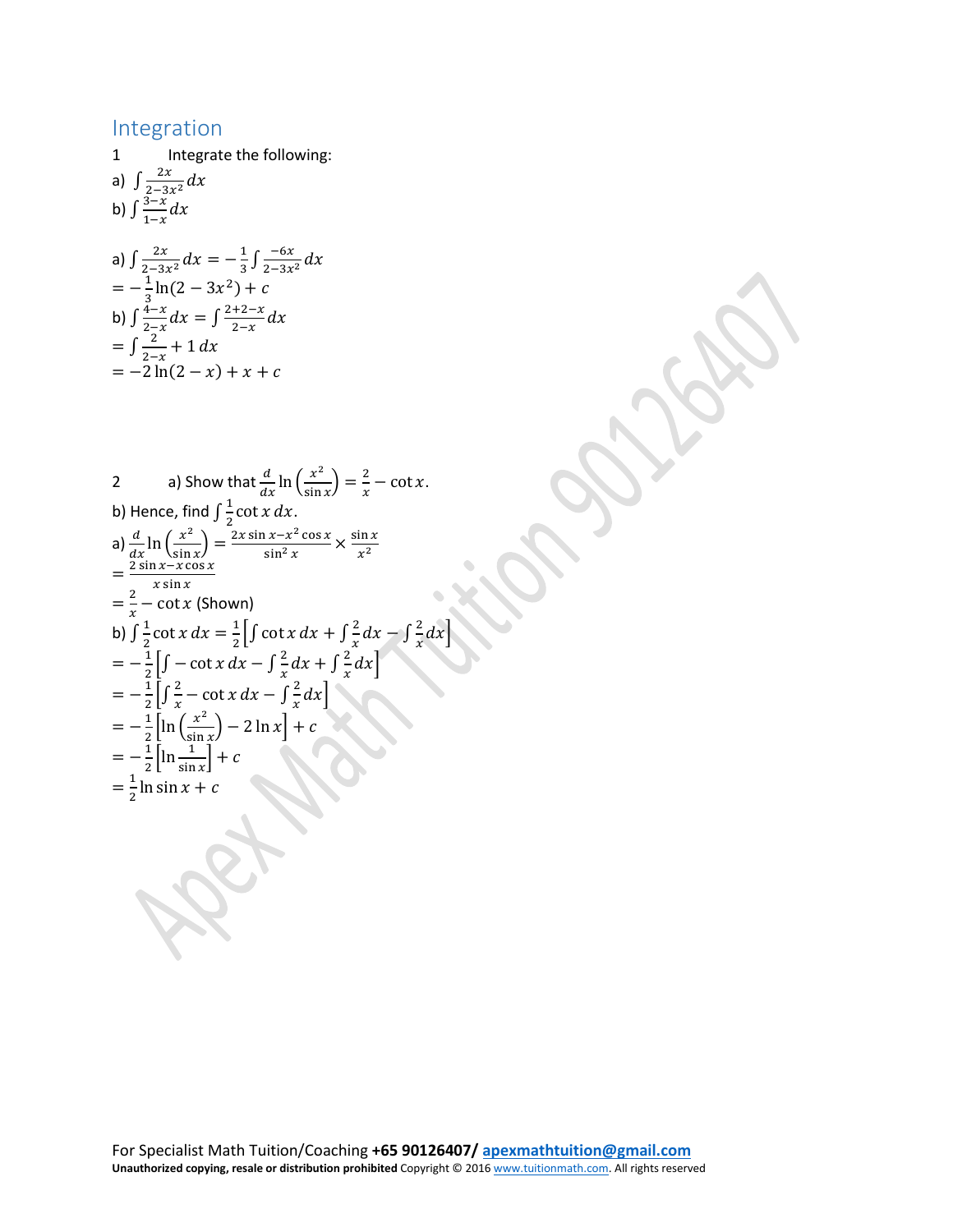3 a) Express  $\frac{x^3-x^2+3x+9}{x(x^2+3)}$  in partial fractions. b) Differentiate  $ln(x^2 + 3)$  with respect to x. c) Use the results from parts (a) and (b) to find  $\int_1^2 \frac{x^3 - x^2 + 3x + 9}{x(x^2+3)}$  $\int_1^2 \frac{x^3 - x^2 + 3x + 9}{x(x^2 + 3)} dx.$ a)  $\frac{x^3 - x^2 + 3x + 9}{x(x^2 + 3)} = 1 + \frac{-x^2 + 9}{x(x^2 + 3)}$  (by Long division)  $= 1 + \frac{A}{x} + \frac{Bx+C}{x^2+3}$  $-x^2 + 9 = A(x^2 + 3) + x(Bx + C)$ Sub  $x = 0$ ,  $9 = 3A$  $A = 3$ Comparing  $x^2$ -term,  $-x^2 = Ax^2 + Bx^2$  $-1 = 3 + B$  $B = -4$ Sub  $x = 1$ ,  $-1 + 9 = 4A + B + C$  $C = -1 + 9 - 4(3) - (-4)$ <br>  $C = 0$  $C = 0$ ∴  $\frac{x^3 - x^2 + 3x + 9}{x(x^2 + 3)} = 1 + \frac{3}{x} - \frac{4x}{x^2 + 3}$ b)  $\frac{d}{dx}(\ln(x^2 + 3)) = \frac{2x}{x^2+3}$ <br>c)  $\int_1^2 \frac{x^3 - x^2 + 3x + 9}{x(x^2+3)} dx = \int_1^2$  $\int_{1}^{2} \frac{x^3 - x^2 + 3x + 9}{x(x^2 + 3)} dx = \int_{1}^{2} 1 + \frac{3}{x} - \frac{4x}{x^2 + 3}$ 2 1  $=\int_{1}^{2} 1 + \frac{3}{x}$  $\int_{1}^{2} 1 + \frac{3}{x} dx - 2 \int_{1}^{2} \frac{2x}{x^2 + 3}$  $\int_{1}^{2} \frac{2x}{x^2+3} dx$  $= [x + 3 \ln x]_1^2 - 2[ln(x^2 + 3)]_1^2$  $= (3.079) - (1.119)$  $= 1.96$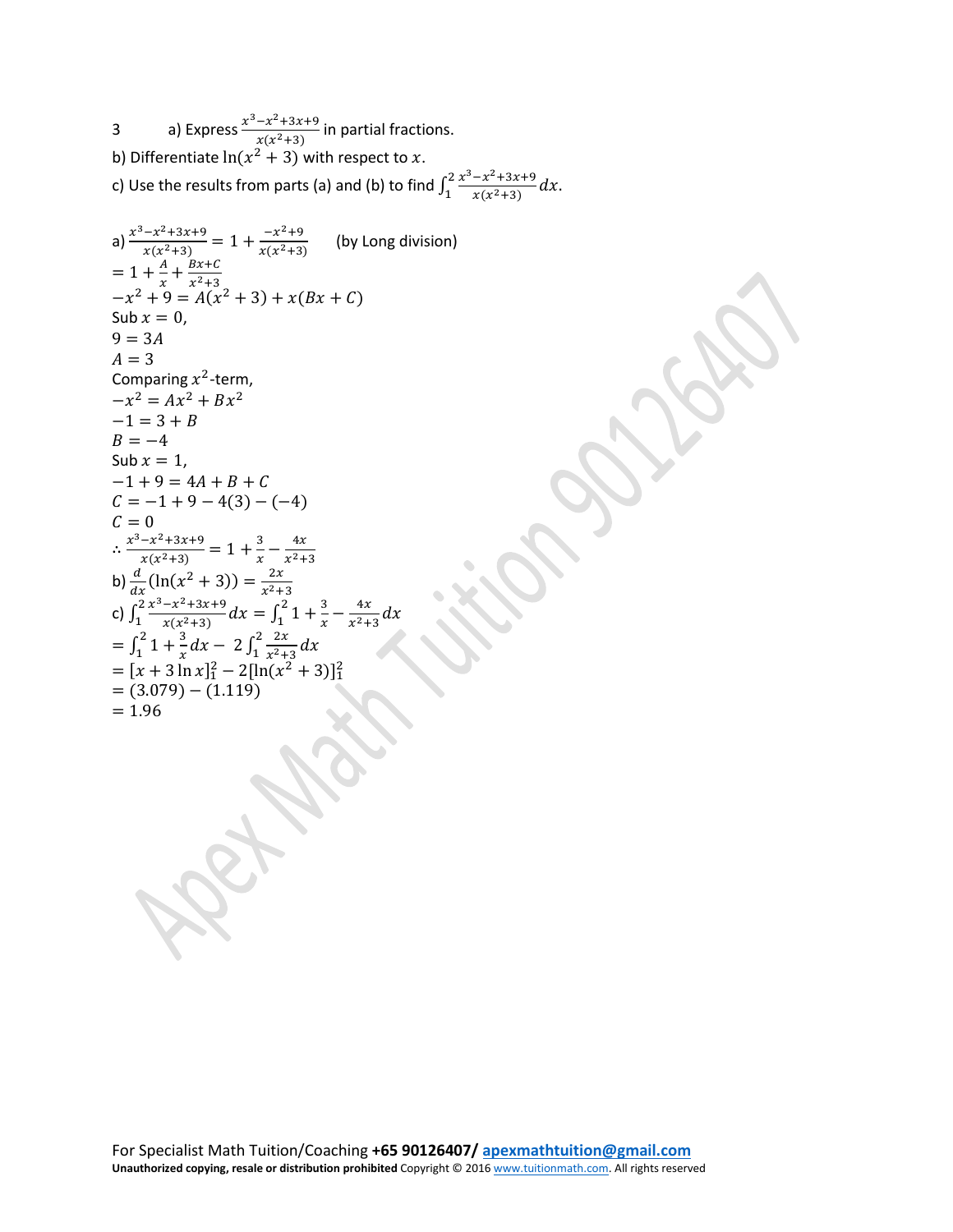4 The diagram shows the curve  $y^2 = -x + 3$  and the line  $y = -x + 1$ . Find the area of the shaded region.

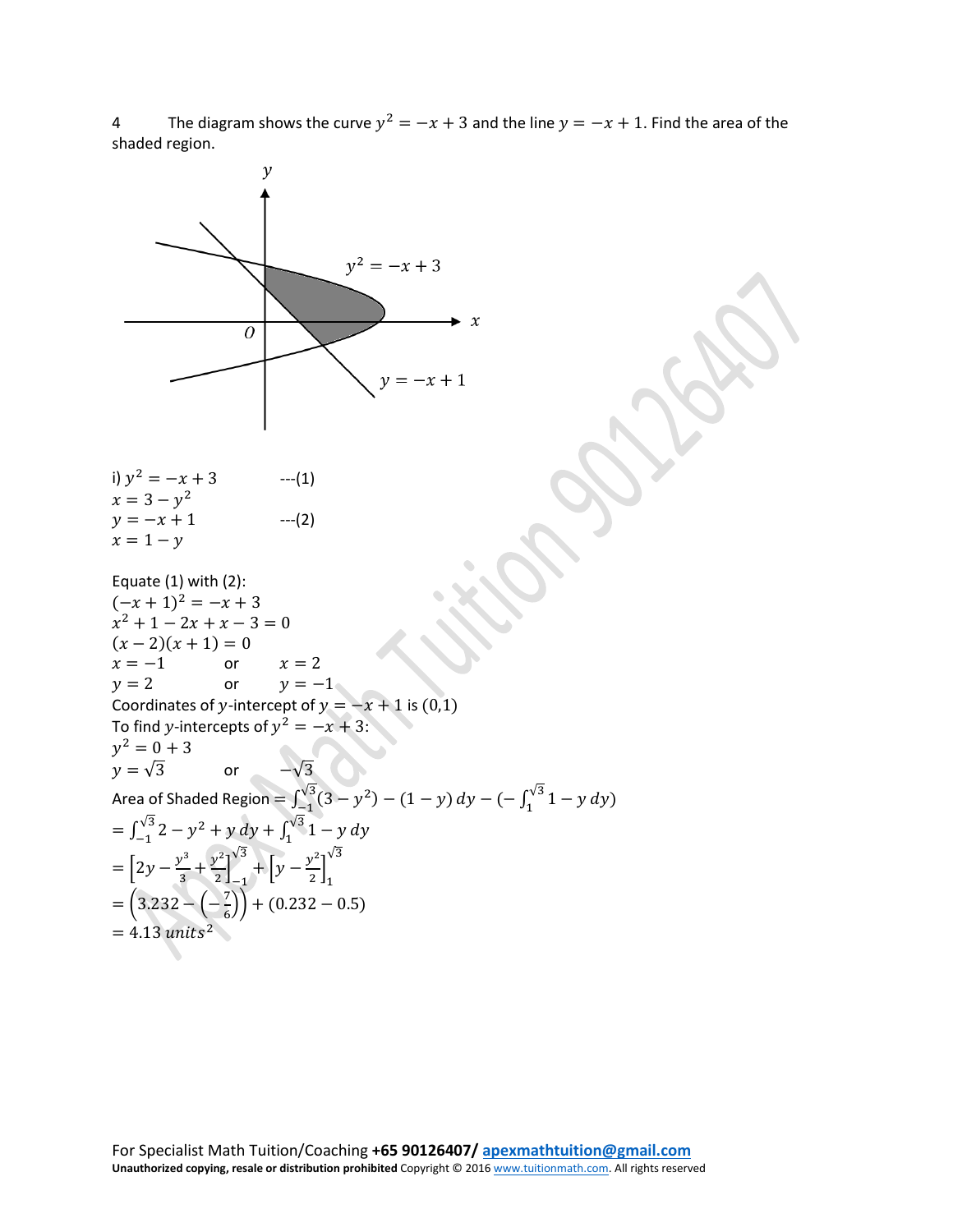5 The diagram shows the curve  $y = -\frac{4}{x^2} + 4$ . AB is the tangent to the curve and is parallel to CD.

- D is the point (0,-1).
- i) Find the gradient of CD
- ii) Find the coordinates B and A
- iii) Find the area of the shaded region ABCD.



i) Sub  $y = 0$  into  $y = -\frac{4}{x^2} + 4$  $0 = -\frac{4}{x^2} + 4$  $4 = 4x^2$  $x = 1$  or  $x = -1$  (Rej) Gradient of CD =  $\frac{0-(-1)}{1-0} = 1$ ii)  $y = -\frac{4}{x^2} + 4$  $=-\frac{4(-2)}{x^3}=\frac{8}{x^3}$ Since Gradient of AB = Gradient of CD = 1,  $1 = \frac{8}{x^3}$  $x = 2$  $y = 3$ Coordinates of B is (2,3). Equation of AB:  $(y - 3) = 1(x - 2)$  $y = x + 1$ Coordinates of A is (0,1). iii) Equation of CD:  $(y - (-1)) = 1(x - 0)$  $y = x - 1$ Coordinates of C is (1,0) Area of Shaded Region =  $\int_{1}^{2} (x + 1) - (-\frac{4}{x^{2}} + 4) dx + \int_{0}^{1} (x + 1) - (x - 1) dx$  $=\int_1^2 x + \frac{4}{x^2} - 3 dx + \int_0^1 2$  $\boldsymbol{0}$  $= \left[\frac{x^2}{2} - \frac{4}{x} - 3x\right]$ 1 2  $+[2x]_0^1$  $= (-6 - (-6.5)) + (2 - 0)$  $= 2.5$  units<sup>2</sup>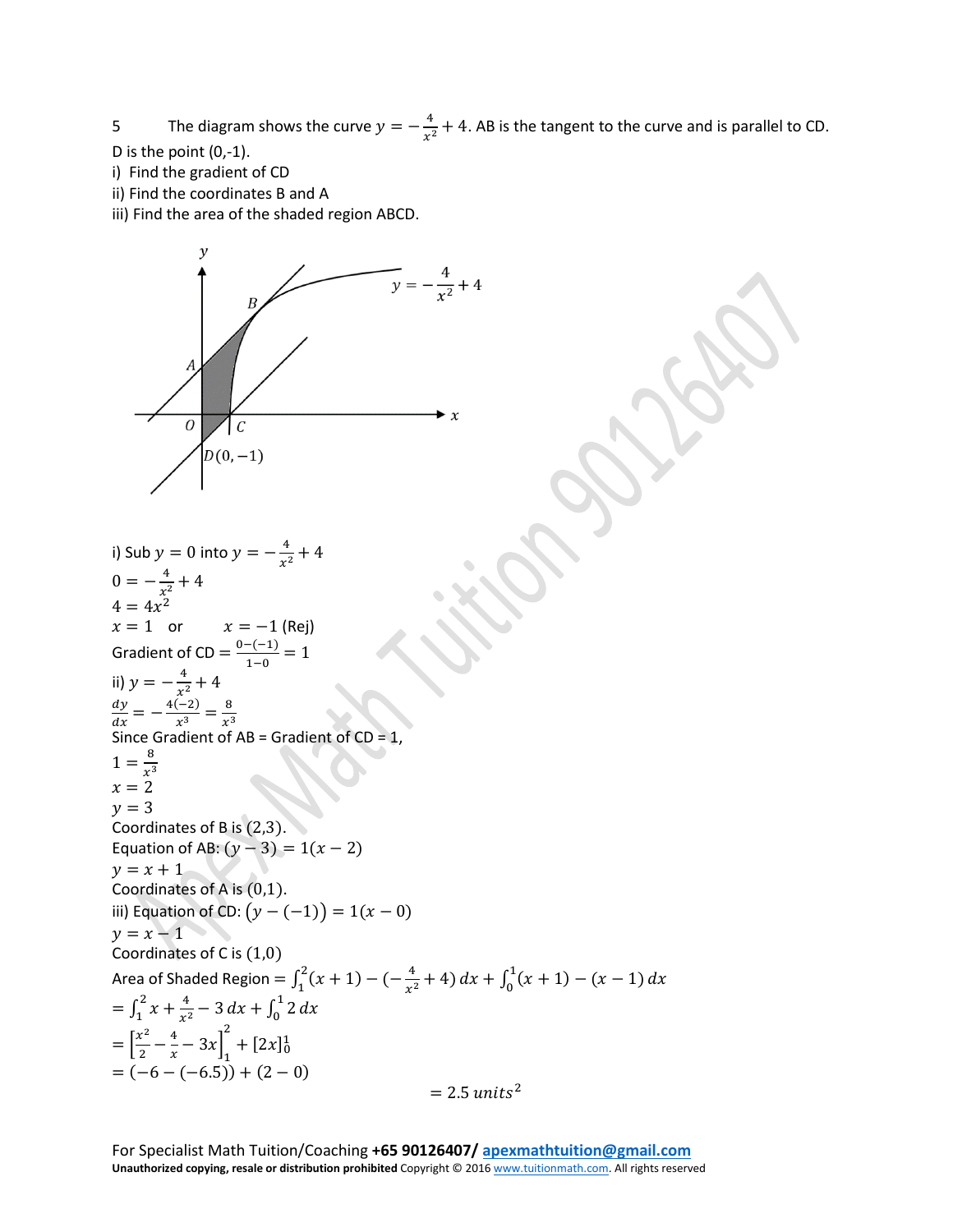6 a) The shaded region below is bounded by the curve  $y = \ln \sqrt{x}$ , the x-axis and the line  $x = 2$ . Show that the area of the shaded region below is,  $A = \ln 2 - \frac{1}{2}$ .

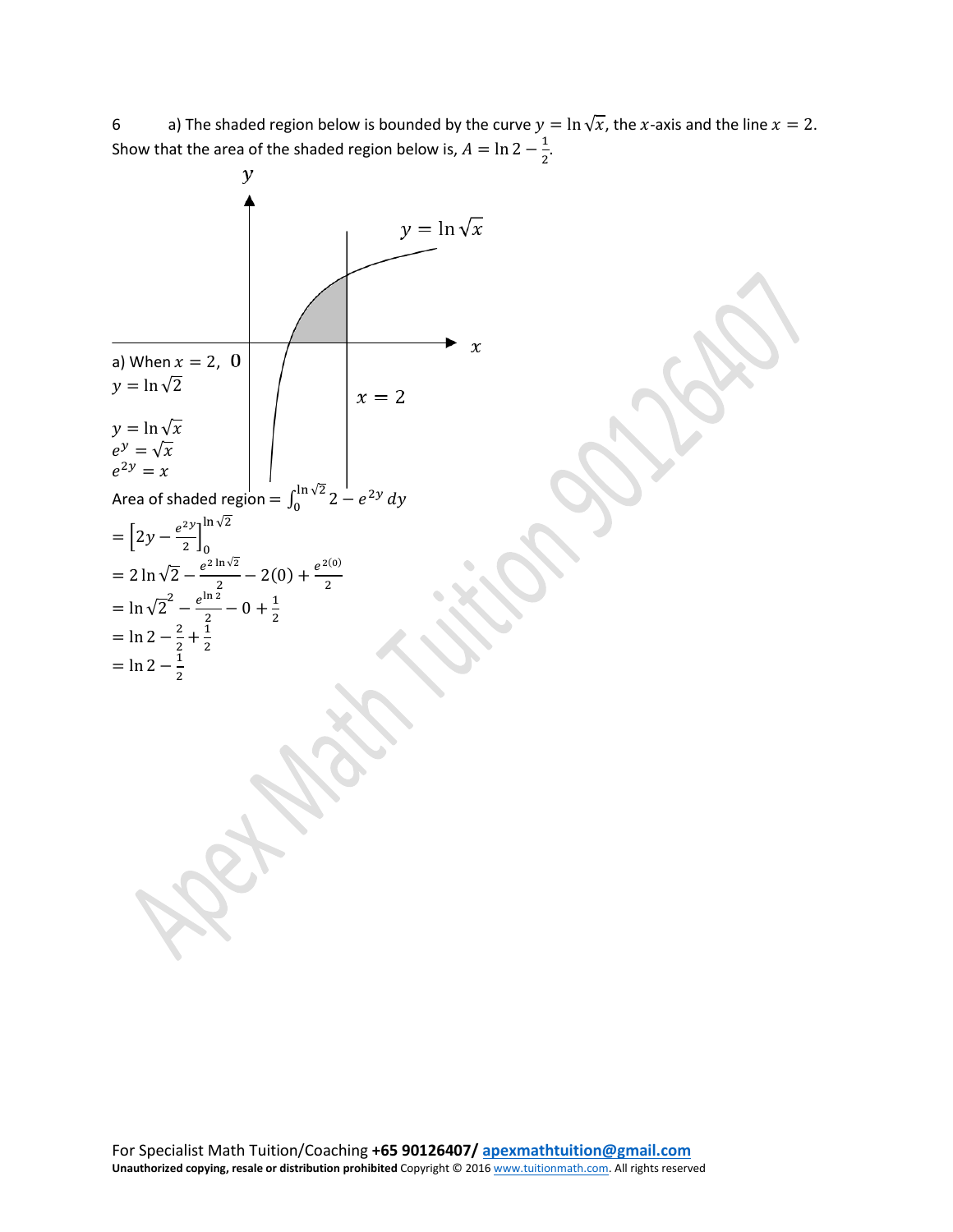7 The gradient function of a curve is given by  $3x^2 + 3x - 18$ . The cure has a maximum values of K and a minimum value of  $-12$ . Find the value of K.

At turning points,  $\frac{dy}{dx} = 0$  $3x^2 + 3x - 18 = 0$  $x^2 + x - 6 = 0$  $(x + 3)(x - 2) = 0$ The 2 turning points are at  $x = -3$  and  $x = 2$  $rac{d^2y}{dx^2} = 6x + 3$ When  $x = 2$ ,  $\frac{d^2y}{dx^2} = 15 > 0$ ∴  $(2, -12)$  is a minimum point. When  $x = -3$ ,  $\frac{d^2y}{dx^2} = -15 < 0$  $\therefore (-3, m)$  is a maximum point.  $y = \int 3x^2 + 3x - 18$  $= x^3 + \frac{3}{2}x^2 - 18x + c$ Sub  $x = 2$ ,  $y = -12$ :  $-12 = 2^3 + \frac{3}{2}(2)^2 - 18(2) + c$  $c = 10$  $\therefore$  equation of curve is  $y = x^3 + \frac{3}{2}x^2 - 18x + 10$ When  $x = -3$ ,  $y = (-3)^3 + \frac{3}{2}(-3)^2 - 18(-3) + 10$  $y = 50.5$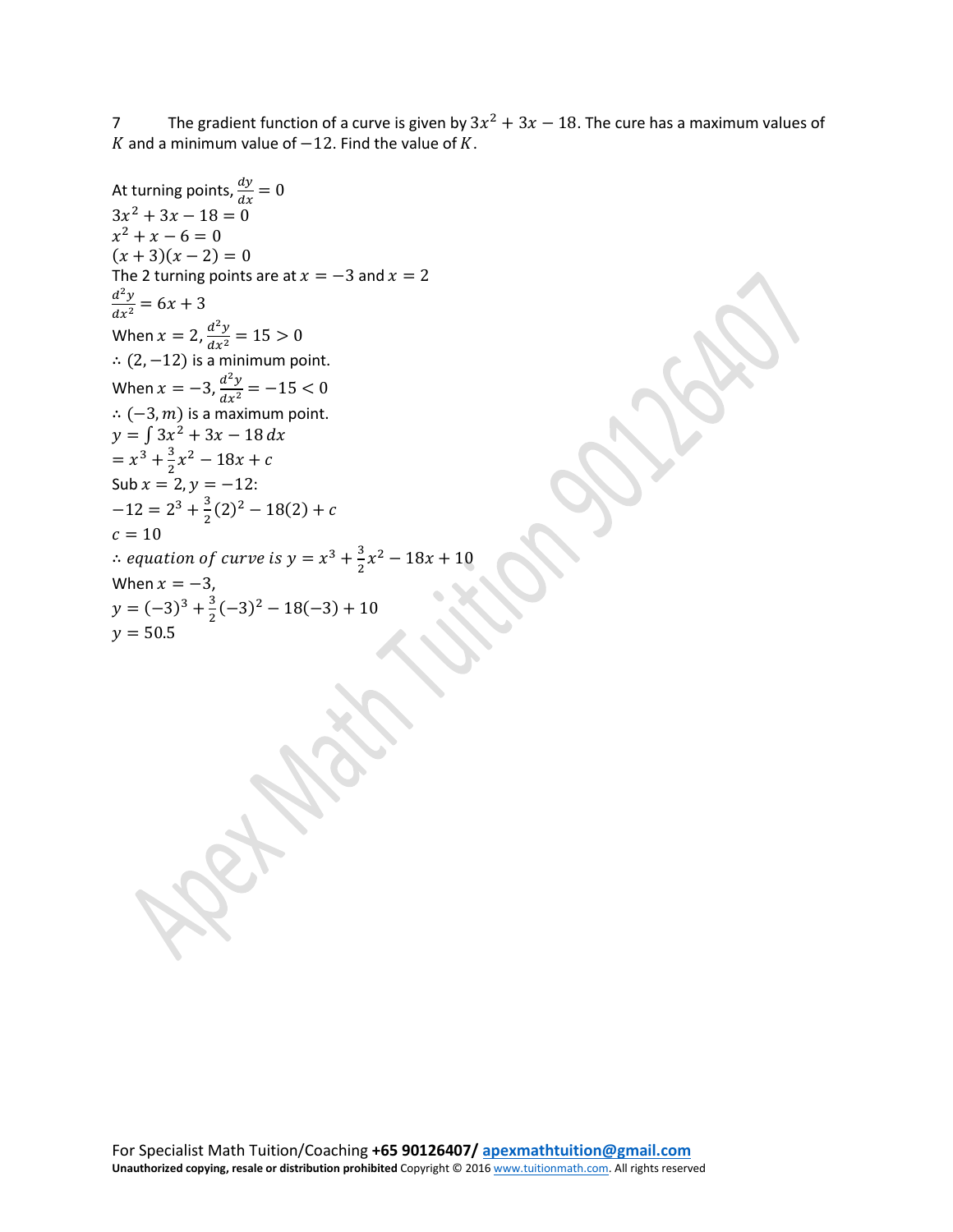8 A curve has a turning point at  $(2, -10)$  and  $\frac{d^2y}{dx^2} = 12x - 6$ . Find the equation of the curve.

$$
\frac{d^2y}{dx^2} = 12x - 6
$$
  

$$
\frac{dy}{dx} = \int 12x - 6 dx
$$
  

$$
\frac{dy}{dx} = 6x^2 - 6x + c
$$

Since turning point at  $(2, -10)$ ,  $\frac{dy}{dx} = 0$  when  $x = 2$ :  $0 = 6(2)^2 - 6(2) + c$  $c = -12$  $\therefore \frac{dy}{dx} = 6x^2 - 6x - 12$ 

 $y = \int 6x^2 - 6x - 12$  $y = 2x^3 - 3x^2 - 12x + c$ Sub  $(2, -10)$  into equation:  $-10 = 2(2)^3 - 3(2)^2 - 12(2) + c$  $c = 10$ ∴ equation is  $y = 2x^3 - 3x^2 - 12x + 10$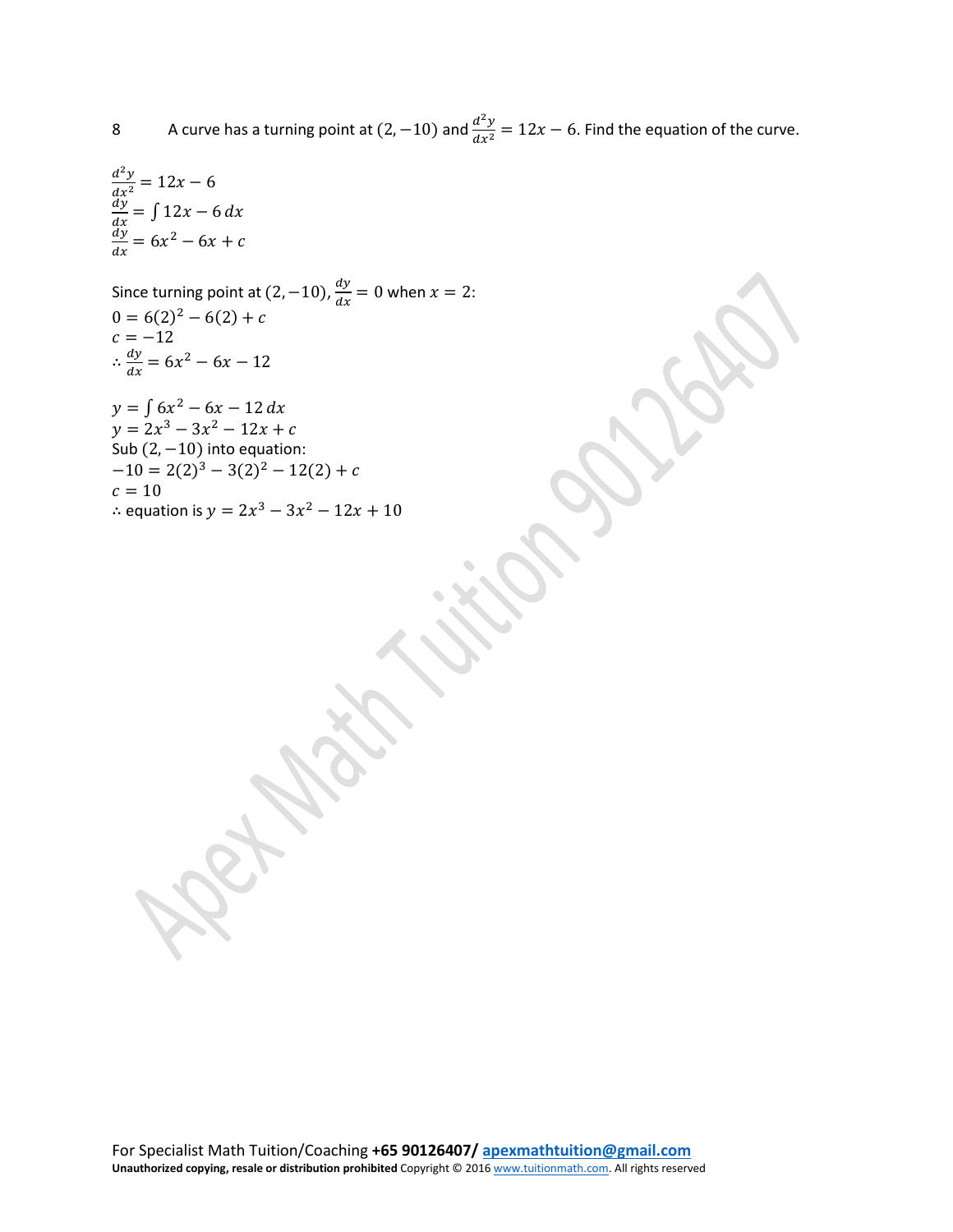9 The gradient of a function of a curve is given by  $\frac{40}{(x-3)^3} - 2$ . Given that the line  $7y = x + 20$  is a normal to the curve, find the equation of the curve.

 $7y = x + 20$  $y = \frac{1}{7}x + \frac{20}{7}$ Gradient of normal =  $\frac{1}{7}$  $Gradient of tangent =  $-7$$  $\frac{40}{(x-3)^3} - 2 = -7$  $(x-3)^3 = -8$  $x - 3 = -2$  $x = 1$ Sub  $x = 1$  into equation of normal:  $y = \frac{1}{7}(1) + \frac{20}{7}$  $y = 3$ ∴ Point (1,3) lies on the curve  $y = \int \frac{40}{(x-3)^3} - 2$  $y = -\frac{20}{(x-3)^2} - 2x + c$  $3 = -\frac{20}{(1-3)^2} - 2(1) + c$  $c = 10$ ∴ Equation of curve is  $y = -\frac{20}{(x-3)^2} - 2x + 10$ .